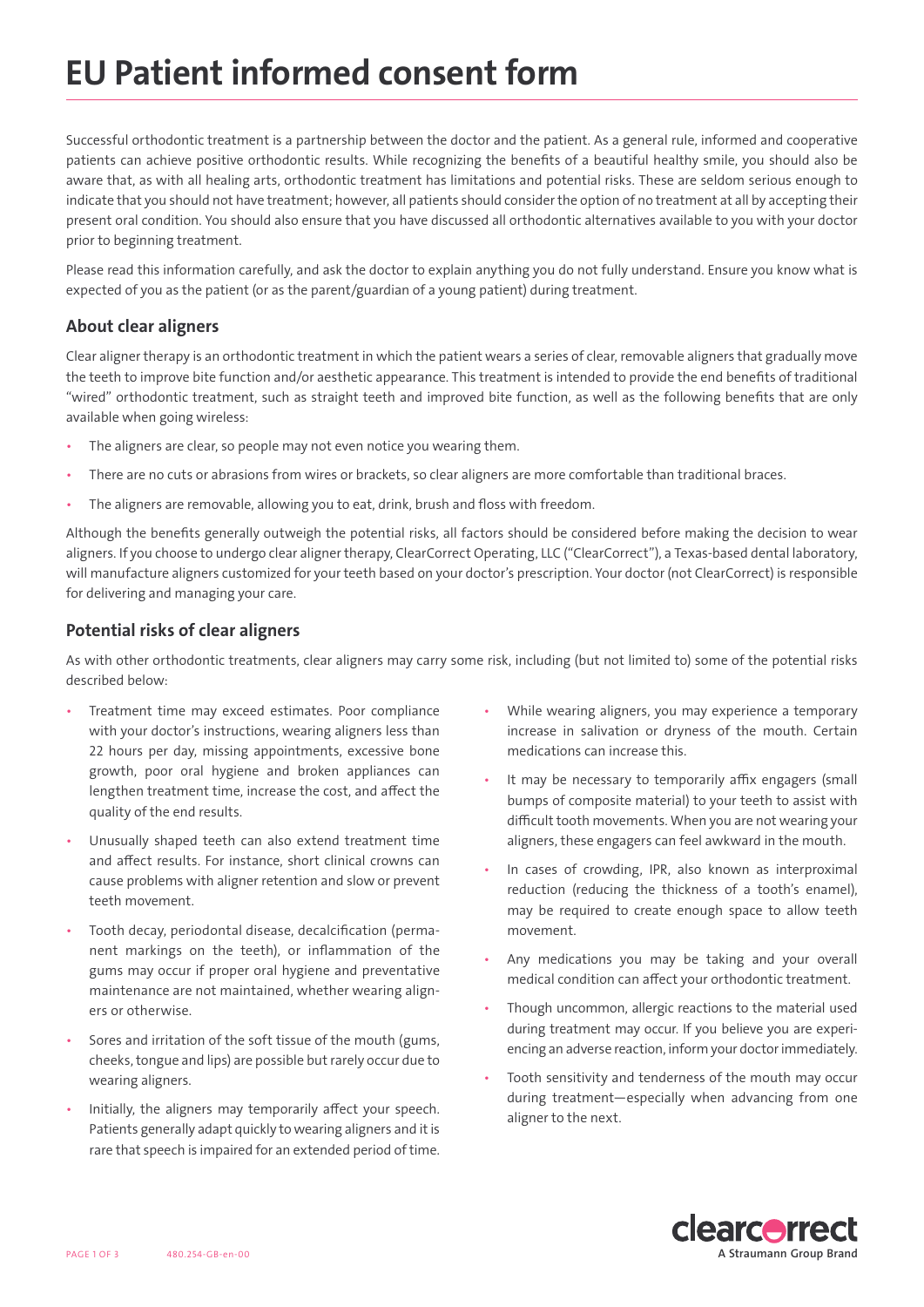## EU Patient informed consent form

- Bone and gums, both of which support the teeth, can be affected by wearing aligners. In some cases, their health may be impaired or aggravated.
- Oral surgery may be required to correct excessive crowding or severe, pre-existing jaw imbalances. All risks of oral surgery, such as those associated with anaesthesia and proper healing, must be considered before treatment.
- Wearing aligners may aggravate teeth—previously traumatized or not. Though a rare occurrence, such teeth may require additional dental treatment such as endodontic treatment or other restorative treatment, the useful life of the teeth may be shortened, or the teeth may be lost completely.
- Existing dental restorations, such as crowns and bridges, may be affected by wearing aligners. They may become dislodged and require re-cementation or in some instances, replacement. Before any dental restorations are replaced or added, consult your doctor, as they can affect the way your aligners fit.
- Teeth may supra-erupt (come out of the gums more than other teeth) if not at least partially covered by the aligner.
- Root resorption (shortening) can occur during any type of orthodontic treatment, including clear aligners. Shortened roots are of no disadvantage under healthy conditions. In rare cases, root resorption can result in loss of teeth.
- In cases of severe crowding or multiple missing teeth, it is

more likely that the aligner may break. Contact your doctor as soon as possible if this occurs.

- Because orthodontic appliances are worn in the mouth, accidentally swallowing or aspirating the aligner—in whole or in part—may occur.
- Though rare, problems may occur in the jaw joint, causing joint pain, discomfort, headaches or ear problems. Inform your doctor of any such problems immediately.
- Aligners worn out of their intended sequence can delay treatment results and result in complications including (but not limited to) patient discomfort. Always wear aligners in the order specified by your doctor.
- In some cases, a "black triangle" of missing gingival tissue may be visible below the interproximal contact when teeth are aligned after being overlapped for an extended period of time.
- Results may relapse if retainers are not worn as directed by your doctor.
- A successful treatment outcome cannot be guaranteed. After the final planned aligners have shipped, some cases may require refinement with additional clear aligners, traditional orthodontic techniques, and/or cosmetic procedures like crowns or veneers to achieve ideal results. There may be additional costs to you if you require such procedures. Always follow the directions for use (included with each aligner package) for best results.

### Informed consent & agreement

I have read and understand the content of this document describing considerations and risks of clear aligners. I have been sufficiently informed and have been given the opportunity to discuss this form and its contents with the undersigned doctor, and to have my questions adequately answered. I have been asked to make a choice about my treatment, and I hereby consent to receive treatment with clear aligners manufactured by ClearCorrect as planned, prescribed and provided by the undersigned doctor. I agree to follow my doctor's treatment exactly as s/he plans, prescribes and provides it for me, and I understand that any questions, concerns or complaints I have regarding my treatment must be communicated to my doctor as soon as they arise.

I acknowledge that neither my doctor nor ClearCorrect, its employees, representatives, successors, assigns, or agents, have, can, or will make any promises or guarantees as to the success of my treatment or give any assurances of any kind concerning any particular result of my treatment. I understand that ClearCorrect does not practice dentistry or give medical advice. I understand that ClearCorrect manufactures medical devices based on instructions from the prescribing doctor. I understand that I should always contact my doctor (and not ClearCorrect) regarding my expectations, difficulties, results, or any other aspects of my treatment.

I understand that in addition to the collection of personal information such as my age or contact details, it may be necessary to take impressions, intraoral scans, digital model scans, radiographs (x-rays), and/or photographs for diagnosis, professional review, and submit these to ClearCorrect, in order to create customized aligners for my orthodontic treatment. ClearCorrect will be the controller for such data processes that are strictly limited to the manufacturing of aligners according to my doctor's prescription. For other data processes relating to my health and treatment I understand that my doctor is the controller for such purposes and that I should contact him for any questions related to my personal data.